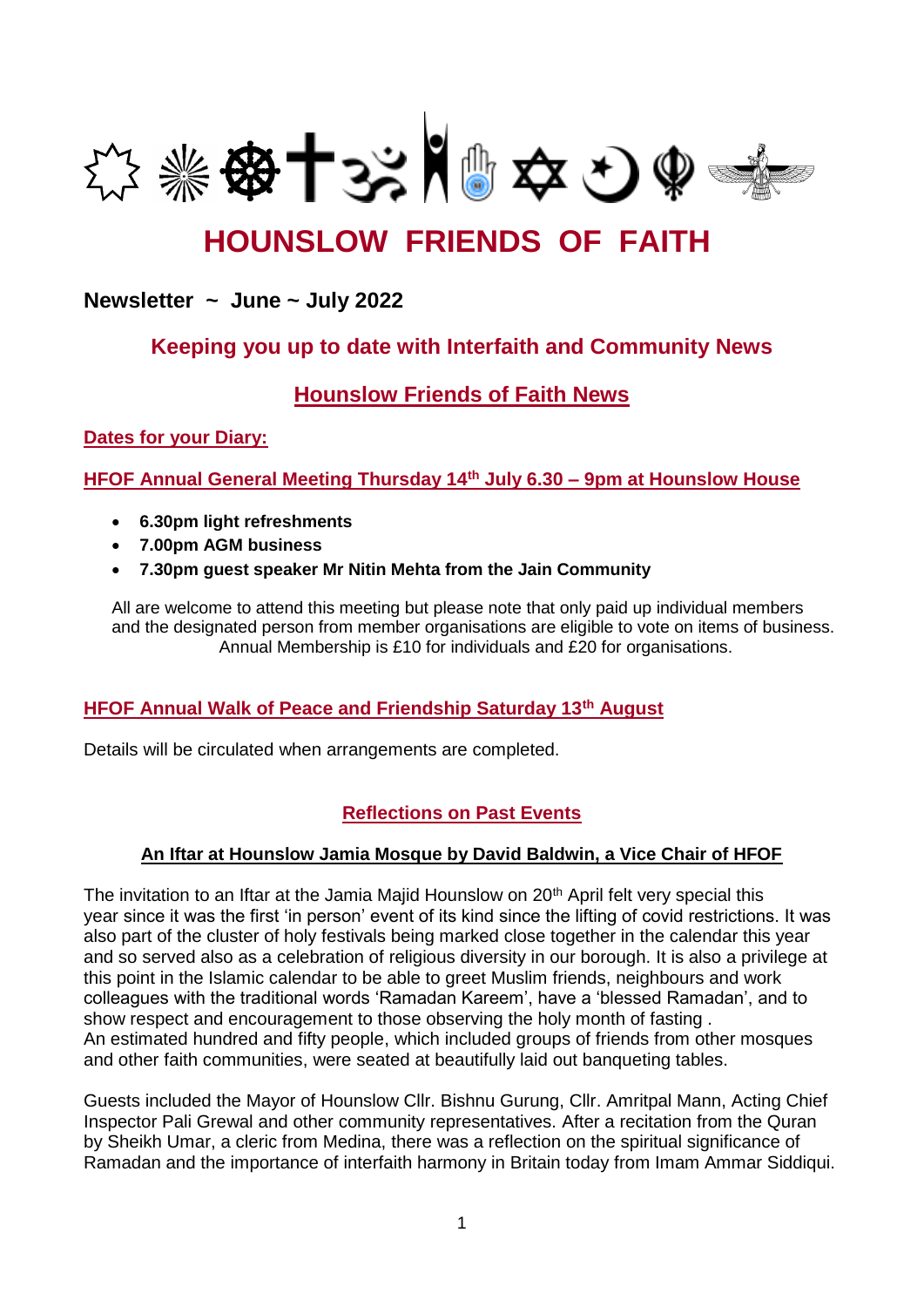

David Baldwin and Imam Ammar Siddiqui

Children from the Suffah Primary School delighted us all with a dramatised reading about Ramadan as one of the Pillars of Islam and the significance of the ninth month of the Islamic calendar as the month in which the Prophet (PBUH) received the first revelation of those comprising the Quran.

The fast was broken with the traditional dates and delicious fruit chaat and other tasty snacks. Later a delicious dinner was served after short speeches by guests and the presentation of awards by the Jamia Masjid for community service including one to Charanjit Ajitsingh Chair of Hounslow Friends of Faith. There was a lively and informal atmosphere as people circulated and chatted and immensely enjoyed the feast. Imam Ammar Siddiqui closed the Iftar with prayers and blessings after what was a most memorable occasion.

## **Centenary Celebrations** a reflection from Charanjit AjitSingh

The Centenary Celebration of His Holiness Pramukh Swami Maharaj, the inspiration behind the Swami Narayan Mandir Complex, Neasden, was held at Navnat Centre, Hayes on 15th May 2022.

Hounslow Friends of Faith were represented at this interfaith event organised by the West London BAPS Swaminarayan Satsang Mandal. The colourful celebratory performance gave a wonderful glimpse of the life and teachings of Swamiji, one of the most influential spiritual leaders of recent times, and was aimed at inspiring the community to uphold their values, preserving culture and strengthening harmony. Sadhu Yogya Das, the Head of Communications at Neasden Temple, shared about Pramukh Swamiji Maharaj's meetings with key world figures including the Pope in 1984 and also some of his key teachings which are:-

- In the joy of others lies our own
- The world can become a happier place when harmony is embedded into everyday life.
- Not to convert but to transform lives by encouraging Christians to be better Christians and Hindus to be better Hindus through their Guru's teachings
- Inculcate values of Compassion and Benevolence
- Humanity is one family
- Don't judge each day by the harvest you reap but by the seeds you plant and sow.

The invited guests were served a delicious vegetarian meal and presented with a book and a box of Prasad from the temple. We also learnt that a group of Swami Narayan Community regularly meet in a school in Heston.

## **Promoting Safeguarding for Women 18th May** by Charanjit Ajit Singh

Hounslow Jama Masjid and the Metropolitan Police jointly organised this special seminar 'Promote Safeguarding Protect Lives' exclusively for women at the Masjid's community facility. Verses from the Holy Quran were recited and then explained in English that they spoke about God's command to men to treat women well, fairly and kindly.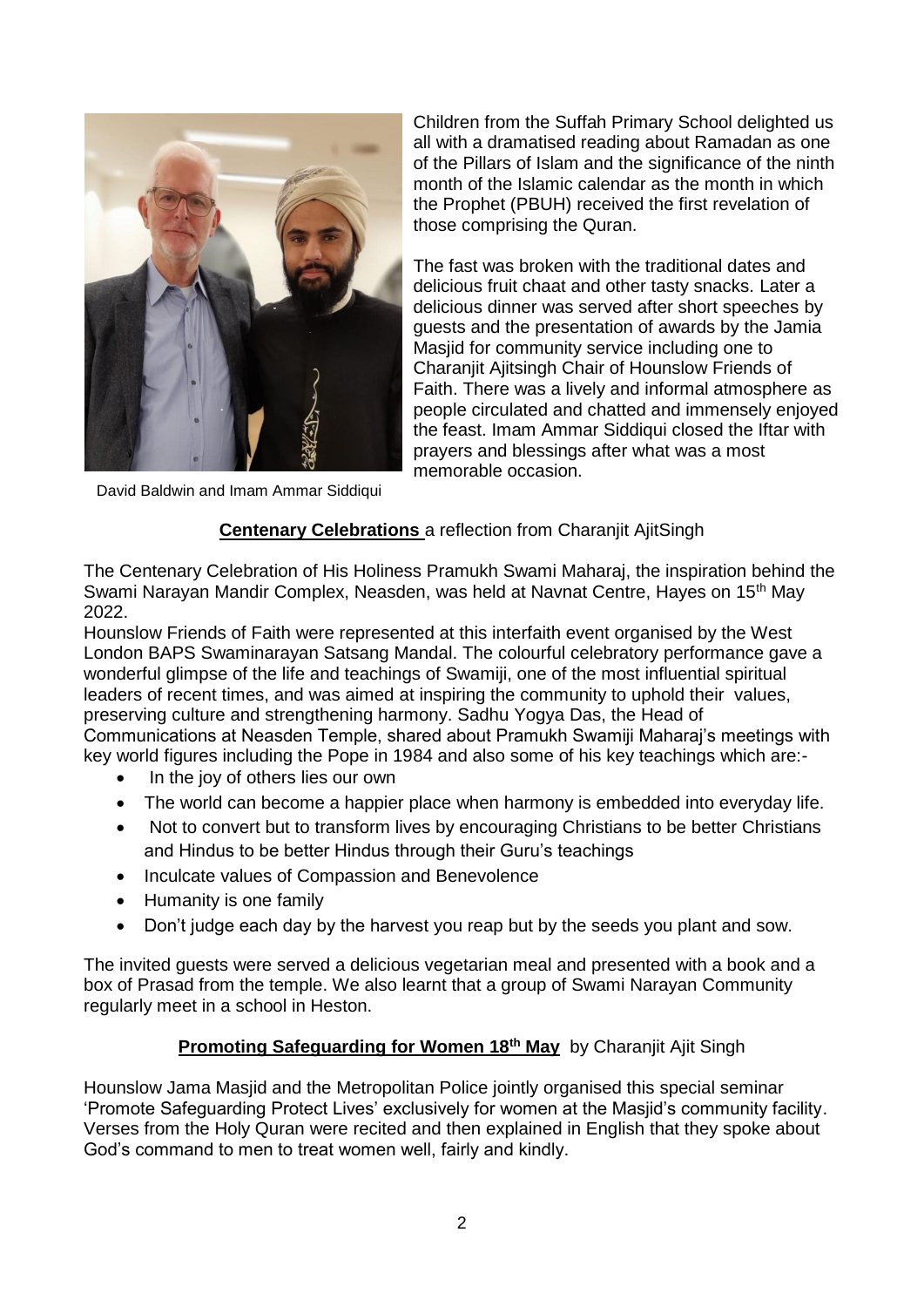Two female police officers, a sergeant and a police constable, from two faith backgrounds engaged openly yet discreetly with the fifteen women present on issues of concern to them. Some of the issues covered were violence against women and girls, domestic abuse, protecting women and girls in public places, victim support and empowering women to be stronger, cultural issues, confronting taboos, the need to access services and building resilience. The conversations were very valuable and illuminating because some women had the opportunity to share their experiences in confidence. It is important that both minority ethnic communities and women develop trusting relationships with the police after having been adversely affected by recent events in London.



## **The Queen's Platinum Jubilee 2nd – 5 th June**

*"I declare before you all that my whole life whether it be long or short shall be devoted to your service... But I shall not have strength to carry out this resolution alone unless you join in it with me, as I now invite you to do: I know that your support will be unfailingly given. God help me to make good my vow, and God bless all of you who are willing to share in it."* Princess Elizabeth, 21 April 1947

## **HFOF was represented at a Jubilee Lunch at St Stephens Church, Hounslow**

On Sunday 6<sup>th</sup> June, a Platinum Jubilee Celebration lunch was held under the spiritual leadership of Father David Cloake. There was a wonderful display of dishes which had been prepared by members of the congregation in their homes to share with each other. The President, Mr Jagtar Singh Thetti, The Secretary, Mr Gurmeet Singh Dhanoa together with other members of the Gurdwara Sri Guru Singh Sabha joined in the celebration with their contribution of Bhajia (pakoras), freshly made in the Gurdwara Kitchen, and fruit to share. This was the first time that the Sikh community joined with the local Anglican community to share a lunch in honour of Her Majesty, the Queen. The Gurdwara President reflected on the Jubilee and congratulated the participants and added that the Gurdwara community is very proud that the new building of the Gurdwara was opened in 2004 by the Queen with Prince Phillip, this occasion she mentioned in her Christmas message that year. Prince Charles and Camilla, the last Archbishop of Canterbury and the Bishop of Kensington have also visited this Sikh place of worship.

All enjoyed eating a great meal together and meeting each other! Both leaders and communities have agreed to remain in contact and invite each other for future events. The Sikhs were shown round the Church and they valued the experience very much.

## **Community News Items**

## **Faith Liaison Officer PC Muhammad Dar writes:**

The Government has now opened the funding scheme for places of worship. So you can apply for a non-repayable grant towards security measures such as CCTV cameras, perimeter fencing and other security measures.

If you require any help or support with completing the application form please get in touch with me on 07872 521247.

Also please see attached document and link below for further details and how to apply. [https://www.gov.uk/guidance/places-of-worship-security-funding-scheme#overview-of-the](https://www.gov.uk/guidance/places-of-worship-security-funding-scheme#overview-of-the-scheme)[scheme](https://www.gov.uk/guidance/places-of-worship-security-funding-scheme#overview-of-the-scheme)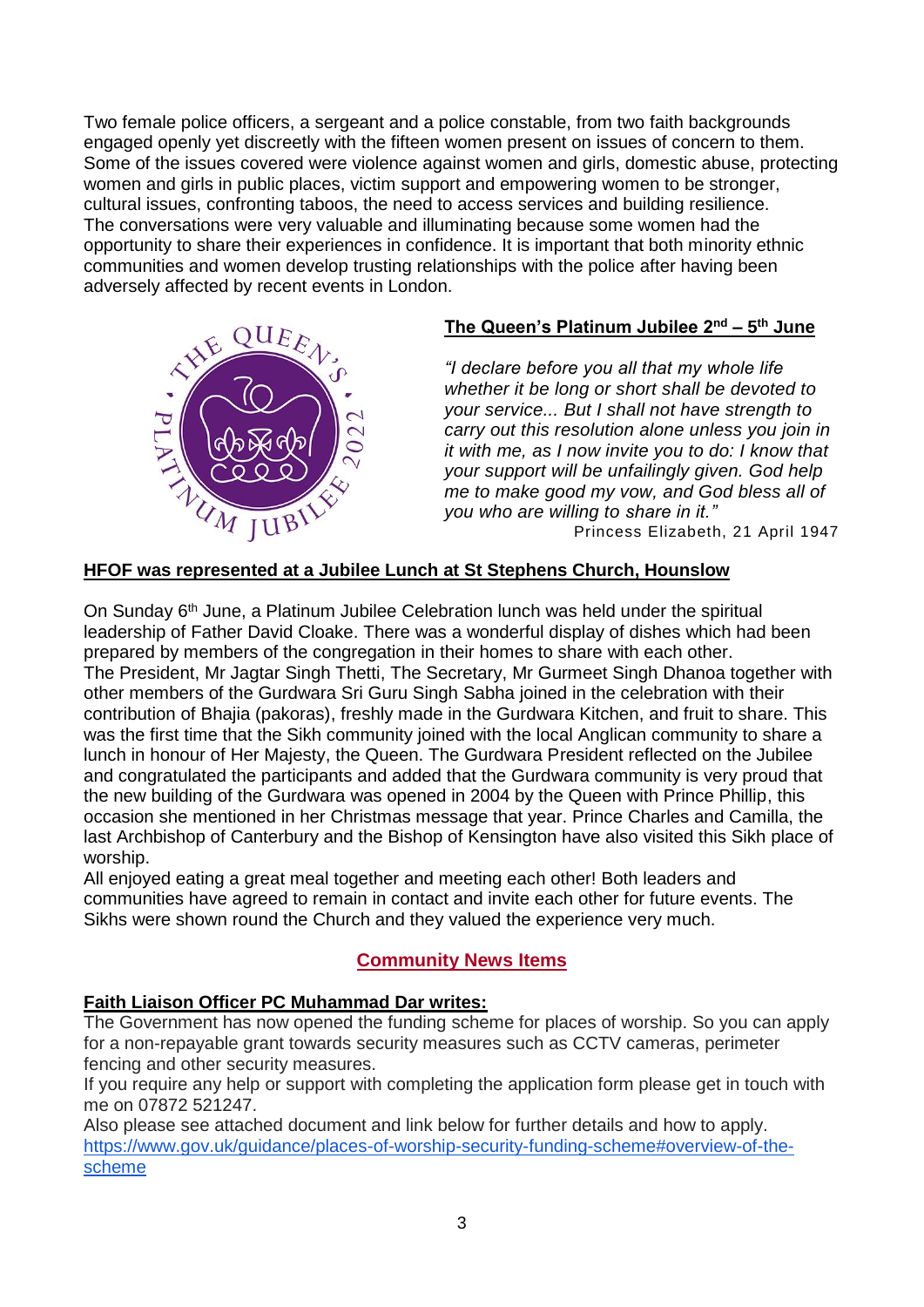## **Elinor Thomas | Engagement Officer Transport for London requests views:**

There is a [consultation](http://www.tfl.gov.uk/clean-air) launched to seek views on expanding the **Ultra Low Emission Zone** (ULEZ) London-wide. The consultation will run until **29 July** and asks a number of questions on the proposals for the London-wide ULEZ. If a larger zone was introduced, it would have a transformative effect by the end of 2023. It is estimated that the number of cars not meeting the tough ULEZ emission standards each day would fall from 160,000 to 46,000 and number of vans from 42,000 to 26,000.

It is hoped that views will be shared about the way forward to achieving a clean, green and healthy future London via the [Have Your Say website](http://www.tfl.gov.uk/clean-air) or on 0343 222 1155 or email [cleanairyourview@tfl.gov.uk](mailto:cleanairyourview@tfl.gov.uk)

#### **Revenue from any unused parking spaces**

As businesses look to move from crisis to recovery, [YourParkingSpace](http://www.yourparkingspace.co.uk/) is supporting partners by creating a vital source of income marketing vacant parking bays to our online audience. Our main objective is to maximise the profitability of your parking assets without taking resources away from the current operational focus.

We already drive additional revenue via this method for a number of retailers across the UK including (Tesco, Morrison's and Premier Inn). With drivers actively looking to pre-book parking and minimise journeys on public transport, your spaces represent a great alternative.

Billy Morris – Commercial Executive/YourParkingSpace Studio 4.Import Building, 2 Clove Crescnt, London 14 2BE 07415 408 039

### **New Butterfly Volunteer Role at West Middlesex University Hospital**

The hospital is delighted to have received funding from NHS England and to be working in partnership with the Anne Robinson Trust, to develop a bespoke Butterfly Volunteer role to provide support to our patients who are in the last days and hours of life and those important to them. This new service will work cohesively with our ward teams, specialist palliative care and Chaplaincy service to enhance the care we provide to those patients who are in the last days and hours of life. The main role of the Butterfly Volunteers will be to offer company and companionship. They will also provide some respite care for those important to our patients.

Jo Taranowski, End of Life Care Volunteer Project Manager, said: "The Butterfly Volunteer role is a new volunteer role at West Middlesex University Hospital, and one which truly aims to improve our end of life patients' experience. If you think this is something you would be interested in doing, but don't have any experience, don't worry it's not needed– we just need the right people to step forward and volunteer! Training will be provided".

Shauna McCann, Lead Nurse - Palliative and End of Life Care, said "The Butterfly Volunteers will provide an invaluable service to our patients. It will also provide the ward nurses an additional layer of support that they can provide. Being able to offer those important to the patient, a chance to take a break without worrying that their loved one will be alone is a small but vital service".

If you are friendly, compassionate, supportive, caring, a great listener and comfortable to just sit and be still at times becoming a Butterfly Volunteer may really interest you. To find out more contact Jo either by email **[jo.taranowski@nhs.net](mailto:jo.taranowski@nhs.net)** or call 0208 321 6537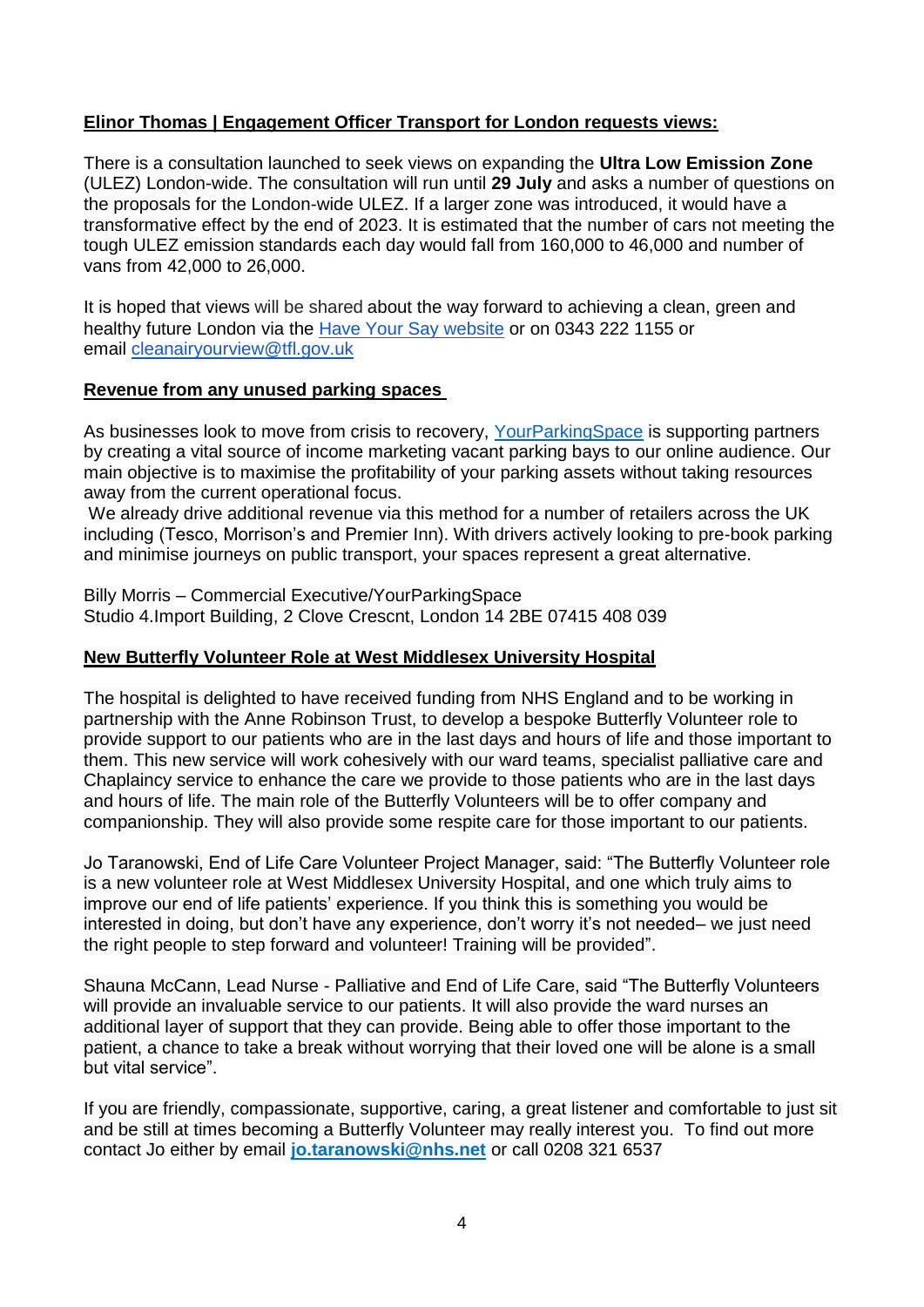### **Best wishes to all who will be observing days of special significance:**

#### **June**

- $2<sub>nd</sub>$ **nd Christian (Orthodox Churches) Ascension Day (40th day after Easter)** This day commemorates the last earthly appearance of the Risen Christ, who, according to Christian belief, ascended into heaven in the presence of many witnesses.
- **5 Christian: Pentecost** - celebration of the coming of the Holy Spirit.
- **5/6th Jewish: Shavuot / The Feast of Weeks** Seven weeks after Pesach, Shavuot celebrates the revelation of the Torah on Mount Sinai and the early harvest season in Israel. Summer flowers and dairy foods abound.
- **13th Christian: Pentecost (Orthodox Churches)** celebration of the coming of the Holy Spirit.
- **16th Sikh: Martyrdom of Guru Arjan Dev (1606)** The fifth Guru was executed on the orders of the Moghul Emperor, Jehangir, for refusing to pay a fine arising from a charge of treason. Guru Arjan made the first compilation of the Sikh Scriptures, called the *Adi Granth*, and supervised the completion of what is now the Golden Temple in Amritsar.
- **21st Humanist:** World Humanist Day is celebrated annually around the world on the June solstice.

#### **July**

- **1st** Hindu: Ratha Yatra 'Chariot journey'. This is observed most notably at Puri in the Indian state of Orissa, where processions of thousands of devotees pull huge waggons (*rathas*) supporting images of Krishna. He is known under the name of 'Jagannath', (Lord of the Universe), from which the English term 'juggernaut' comes. Krishna is attended on his journey by his brother and sister.
- **7–12th Muslim:** Pilgrimage to Makkah / Hajj.
- **7–16th Zoroastrian:** (Kadmi) Fravardigan. In the Fravardigan festival the immortal souls, together with their *fravashis* (the guardian spirits of departed ancestors, half man/half bird), come to reside in the place of worship. Many Zoroastrians take time off to pray, recite the five *Gathas* and cleanse their houses.